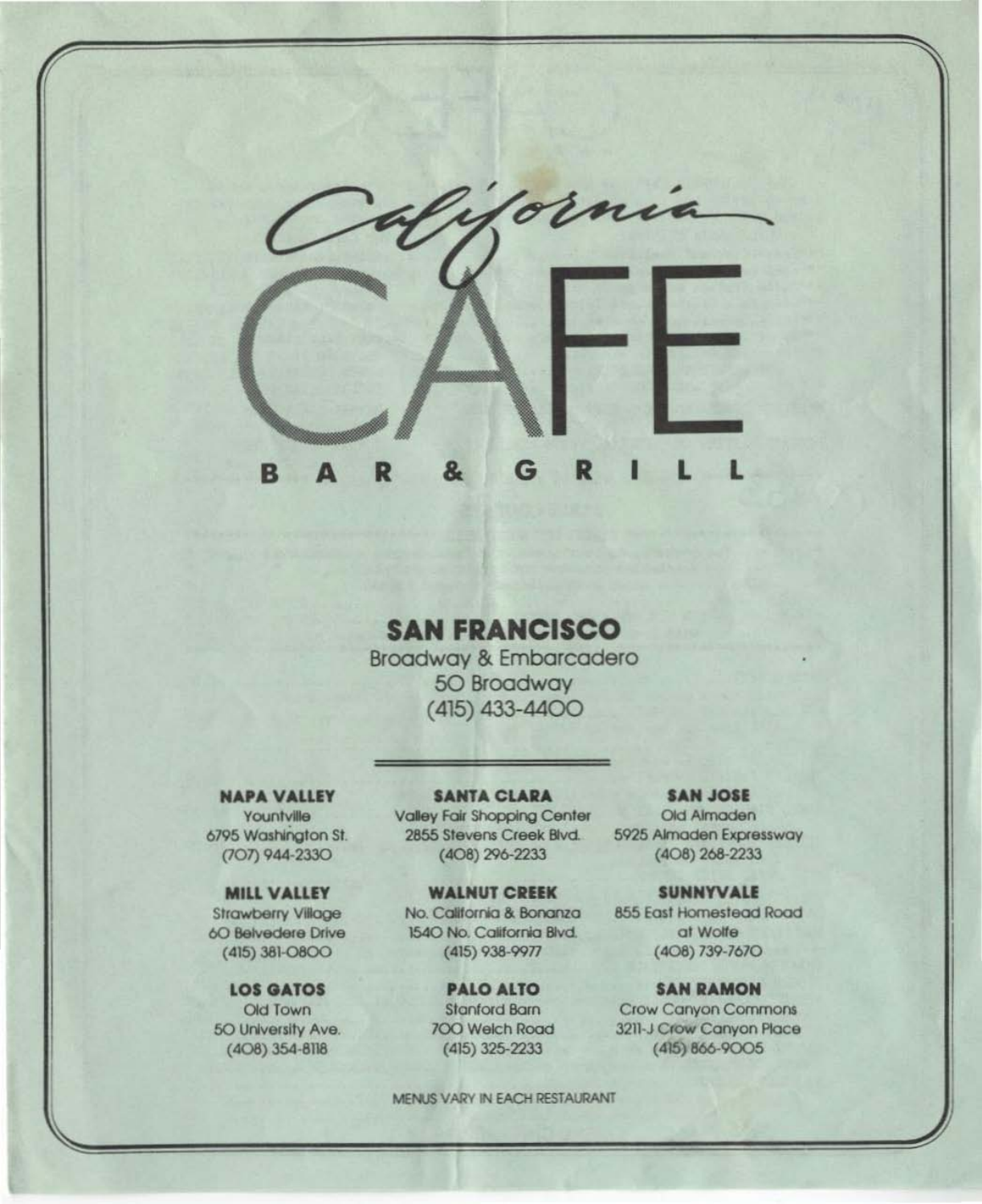

## SMALL COURSES

| FOCCACIA PINWHEELS with proscuitto, sauteed onions, virgin olive oil 3.75<br>and romano cheese.                                              |  |
|----------------------------------------------------------------------------------------------------------------------------------------------|--|
| CALAMARI fried and tossed in a spicy tomato sauce 4.75<br>GRILLED SHRIMP WRAPPED IN PANCETTA with roasted garlic vinaigrette 6.85            |  |
| SMOKED DUCK QUESADILLA with jalapeno creme fraiche 5.50<br>SOUTHWEST SPRING ROLLS with garlic cilantro sauce 4.25                            |  |
| STEAMED MANILA CLAMS in white wine, shallots, garlic, herbs and  6.75<br>sweet butter.<br>SMOKED CHICKEN WINGS with orange-walnut sauce 3.50 |  |

# SAlADS

| MIXED NAPA BABY GREENS: with walnut oil vinaigrette 3.95 |  |
|----------------------------------------------------------|--|
| with wisconsin blue cheese $4.75$                        |  |
|                                                          |  |
|                                                          |  |
|                                                          |  |
| GREEK SPINACH SALAD with lemon oregano vinaigrette 5.95  |  |

#### PASTAS

| with wild mushrooms, snow peas, virgin olive oil and asiago cheese.     |  |
|-------------------------------------------------------------------------|--|
| PASTA JAMBALAYA with smoked duck, shrimp and andouille sausage 11.95    |  |
| THREE CHEESE TORTELLINI with pancetta, sundried tomatoes and cream 9.75 |  |
|                                                                         |  |
| with tomatoes, garlic, basil and virgin olive oil.                      |  |

## MESQUITE GRILlED SPECALTIES

| GRILLED CHUCK BURGER with sonoma jack cheese 5.95                         |  |
|---------------------------------------------------------------------------|--|
| ADD grilled peppers and onions 6.50                                       |  |
| APPLE SMOKED HALF CHICKEN with orange-honey glaze 8.95                    |  |
| GRILLED DUCK BREAST with raspberry thyme duck sauce 13,50                 |  |
| BREAST OF CHICKEN PAILLARD with peach chutney 9.95                        |  |
|                                                                           |  |
| FULL SLAB 15.95                                                           |  |
| CHICKEN, COPPA AND ITALIAN SAUSAGE BROCHETTE with grilled polenta 9.95    |  |
| CAFE LOUISIANA HOT SAUSAGE with red beans and rice 8.50                   |  |
| SANTA FE BLACKENED CATFISH with tomatillo salsa 11.75                     |  |
| GRILLED MARINATED MEDALLIONS OF PORK LOIN with chili colorado sauce 11.95 |  |
|                                                                           |  |
|                                                                           |  |

SFD988

The CALIFORNIA CAFE BAR AND GRILL at Broadway and the Embarcadero would like to invite you to a wonderful dining experience and extend our hospitality to you and your guests. Our restaurant offers the following amenities:

BAR & GRILL

Afifornia

CALIFORNIA CUISINE: THE CAFE FEATURES: \*\*\*Fresh fish and shellfish \*\*\* Aged beef, local poultry and lamb \*\*\*Daily Italian style pasta dishes \*\*\* Oriental, Southwest and Cajun specialties \*\*\*Daily special menu changes \*\*\*Happy hour and special appetizers<br>\*\*\*Extensive California wine list RESERVATIONS SUGGESTED ( 415) 433-4400

Banquet Facilities Available HOURS: LUNCH MONDAY THRU fRIDAY 11:30-2:30 DINNER DAILY FROM

> 5:30 p.m. SUNDAY BRUNCH fROM

10:30 a.m.-2:30 p.m.

A pianist Sunday thru Saturday evenings Valet Parking

MASTERCARD/VISA/AMERICAN EXPRESS/DINERS CLUB

PRIVATE PARTIES AND SPECIAL EVENTS AVAILABLE

(od<j'it5~· *.* The following is a sample of dinner specials ••••••••••••• .

#### MAIN COURSES

| *********************** DINING HOT ROCK STYLE *****************************   |       |
|-------------------------------------------------------------------------------|-------|
|                                                                               |       |
| You prepare, to your taste, the fresh meats, seafood and                      |       |
| vegetables on a hot rock right at your table.                                 |       |
| enjoy with selected dips and sauces.                                          |       |
|                                                                               |       |
| RIB EYE STEAK AND SHRIMP 16.00                                                |       |
| with ponzu, peanut sauce and mustard sauce.                                   |       |
|                                                                               |       |
|                                                                               |       |
| DUCK CONFIT.                                                                  | 11.00 |
| with black pepper fettuccine, rosemary, orange and demi-glace.                |       |
|                                                                               |       |
| with lime and bay shrimp butter sauce.                                        |       |
| SAUTEED VEAL DIJONAISE                                                        |       |
| with shiitake mushrooms, dijon, garlic and cream.                             |       |
|                                                                               | 16.75 |
| with tequila-tomato vinaigrette and jicama salad.                             |       |
|                                                                               | 16.50 |
| with lemon, shallots, basil and wild mushrooms.                               |       |
| <b>The Company of Company</b><br>GRILLED BLACKENED MEDALLIONS OF FILET MIGNON | 18.00 |
| with sauce bearnaise.                                                         |       |
| STIR FRIED SPICY SHRIMP                                                       | 15,50 |
| with glazed walnuts in a ginger-scallion sauce.                               |       |
|                                                                               |       |
| <b>SPECIAL DESSERTS</b>                                                       |       |
| WARM SOUR CREAM FUDGE CAKE                                                    | 4.50  |
| served with vanilla bean gelato and caramel sauce.                            |       |
|                                                                               |       |
| GINGER CREAM BRULEE                                                           |       |
| WHITE CHOCOLATE MOUSSE with raspberry puree 4.00                              |       |
|                                                                               |       |
|                                                                               |       |
| SLICED STRAWBERRIES with honey mascarpone cream 3.75                          |       |
|                                                                               |       |
|                                                                               |       |
|                                                                               |       |

Add housemade caramel sauce.... ........... ••••••••••••••• .95 MENU CHANGES DAILY

Add housemade chocolate sauce ............. . . ••• .• •.••.. . . .95

See wice